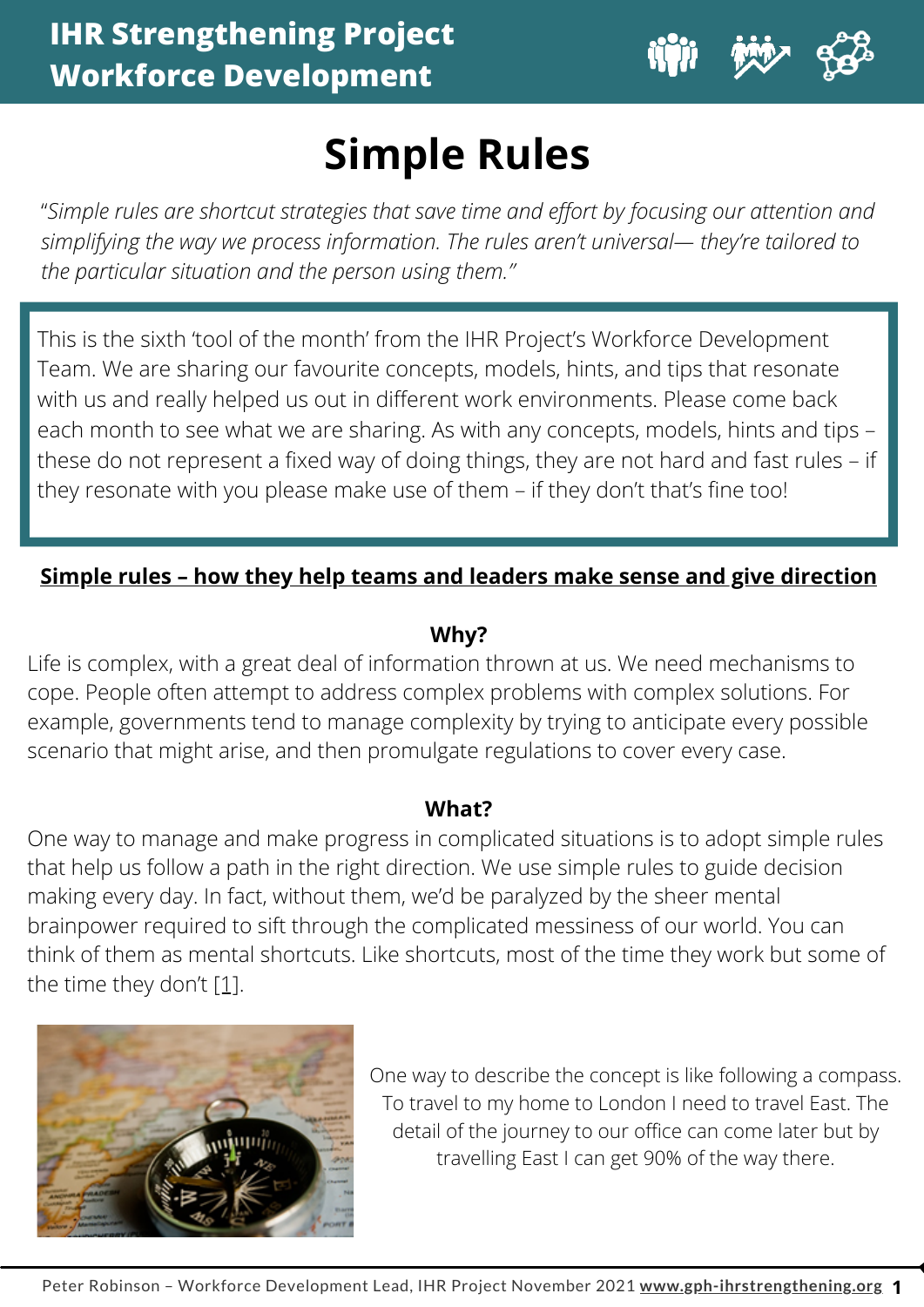#### **What are the rules about simple rules?**

Simple rules are simple, there are only a few! Simple rules depend on the person and situation Simple Rules relate to a defined activity Simple rules give people room to think

#### **How do they work?**

First, they confer the flexibility to pursue new opportunities while maintaining some consistency.

Second, they can produce better decisions. When information is limited and time is short, simple rules make it fast and easy for people, organizations, and governments to make sound choices. They can even outperform complicated decision-making approaches in some situations.

Finally, simple rules allow the members of a community to synchronize their activities with one another on the fly.

Kathleen Eisenhardt and Donald Sull have written well on this topic [\[2\].](#page-4-0) They describe principles that guide how we identify and apply simple rules:

**1.We focus on a defined activity**. We use them to serve a purpose and goal.

**2. Simple rules vary according to the person and situation.** My compass example works for me, travelling for a specific purpose. It wouldn't apply to everyone in exactly the same way.

#### **3.We need to make the rules simple.**

Just a few that act as guiding principles. We need to accept that if we try to plan for every eventuality, we complicate things.

**4. They give clear guidance while also allowing for freedom to improvise within them.** Not overly rigid.



We can all recognise that life can be complicated. By talking about *simple* rules, we are not ignoring the complexity, merely suggesting a mechanism to gain traction.

#### **An example:**

Patients arriving at a casualty department are triaged. Priority and treatment is determined by the application of simple rules which might include:

- Is there immediate danger to life? Can the patient be stabilised?
- Is the patient likely to survive if treatment is provided?
- What specialist resources are needed?
- Does the department have the facilities to provide the treatment needed?
- How old is the patient? Priority might be given to children.

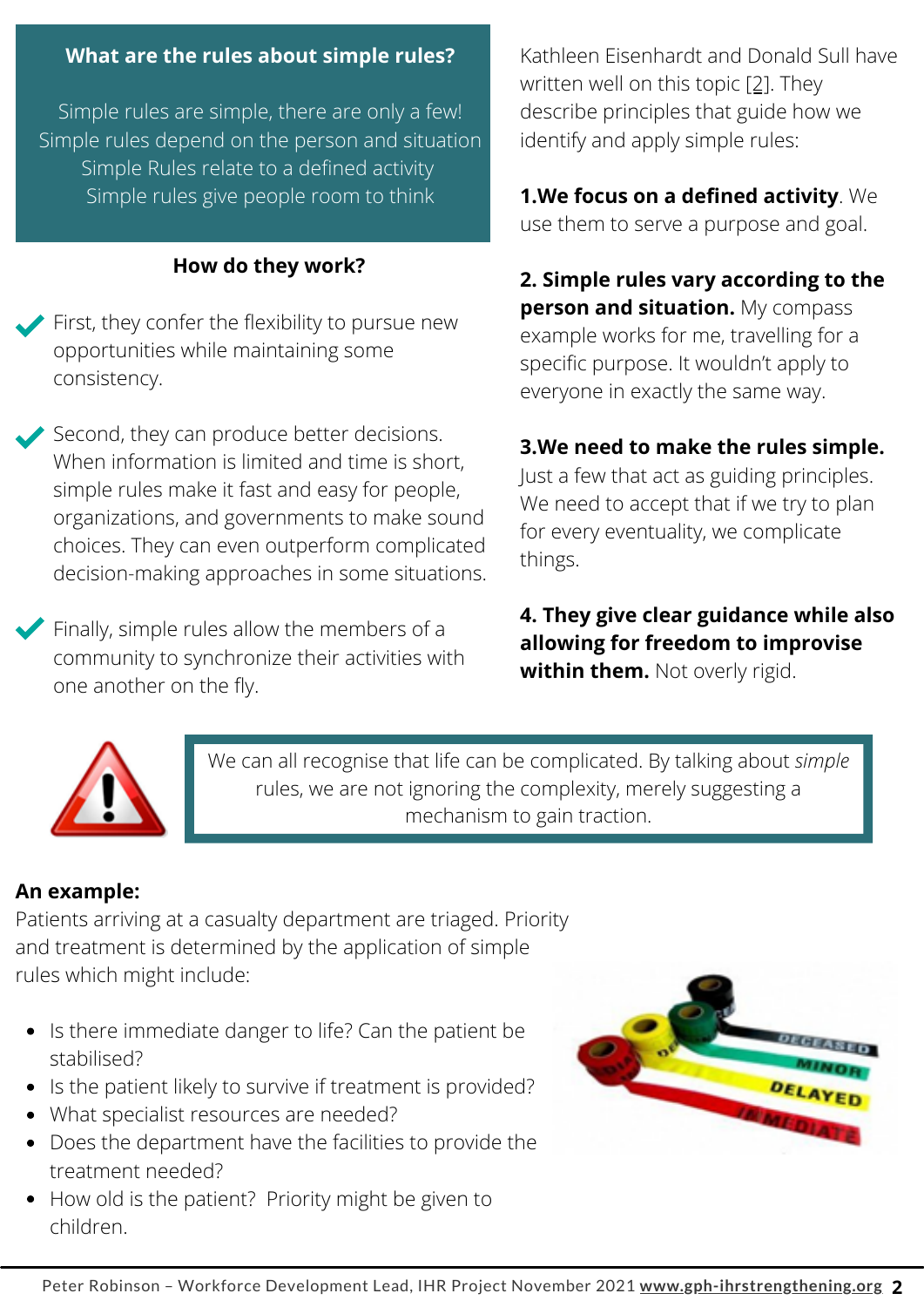### **How do we apply them?**

There are different types of simple rules:

- $\bullet$ **Boundary rules**, which help decide between mutually exclusive decisions (playing sport, did the ball cross the line, if we are caught speeding whether we receive a fine or tougher penalty)
- **Prioritizing rules** help rank available options (decisions about which project to invest time in)
- **Stopping rules** tell you when to reverse a decision (when a limit has been reached e.g. thresholds for the number of samples tested)
- **How To rules** help you do something. For example, the processes we use to run our projects.
- **Coordination rules** help groups function together. Birds flying in formation must follow rules to avoid collision.
- **Timing rules** tell you when to do something.





It can be an interesting exercise to think about the simple rules we each apply in our daily life. We might see them as habits but actually they are applied learning. For example, during Covid times most us routinely carry hand sanitiser, have a mask in our pockets. On video calls we mostly put ourselves on mute and raise our hands when we want to speak.

### **So how can we use this insight at work?** [\[3\]](#page-4-0)

This might be experienced in a number of ways

- **Agreeing priorities for work.** Having a framework for decisions about where to put resources and effort.
- **Knowing how much energy to put into projects.** We might employ a rule that we will undertake what we can do within a set time frame.
- **Simple rules can help during new projects or in change programmes**. We can set the direction and future aspiration and use simple rules as references to help guide us
- **Driving responsiveness and productivity**. Having a drive for quick wins might be useful and effective although we do need to be careful not to detract from strategic activity.
- **Improving how we work in teams.** Teams are where things get done. Taking time to acknowledge the (informal) rules for the team can improve communication and understanding between team members.
- **How we manage stakeholders.** There are some organisations and individuals that we will pay attention to and look to serve above others.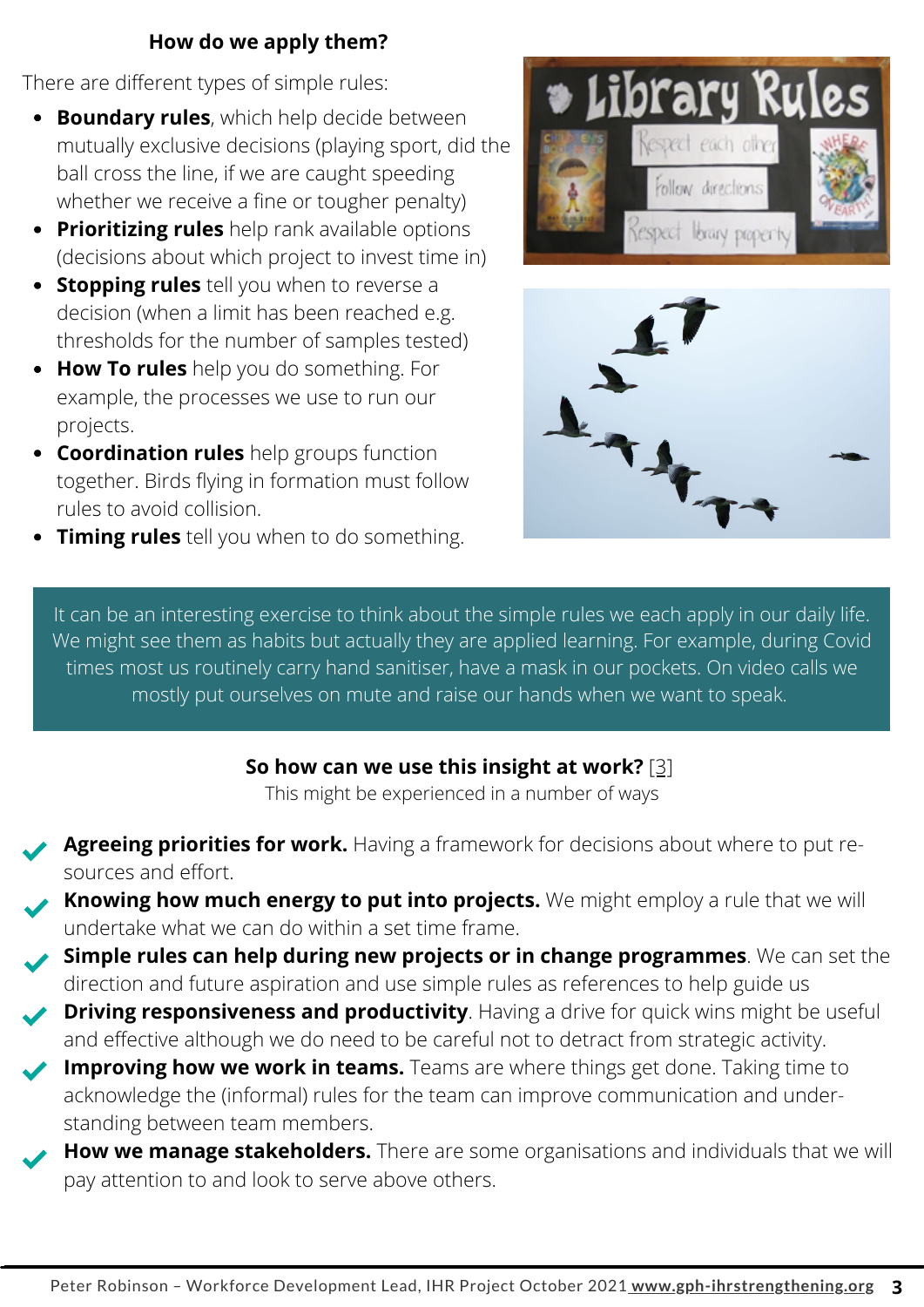### **Using simple rules as leaders**

A theme to our approach is to continue to develop and deploy our leadership practice. By adopting simple rules we can often help others to make sense and give direction. As leaders we can share the simple rules we are applying and encourage teams to deploy initiative to achieve the goals we need to meet  $[4]$ :

- Sense making.
- How we communicate
- How we organise work.
- How we make the most of our
- own time and look to use the skills of others.
- As a coach or mentor



- **If this subject has made you think a little, some questions you might like to ask yourself are:**
- What are the simple rules that I commonly adopt. Hint – don't just think about work, consider your personal life.
- What are the simple rules that seem to apply in my organisation? What do other people think about these?
- Are there any complicated issues that I am dealing with where simple rules might help me.
- What are the simple rules to try here, who do I test these with?

# **Things to be careful of.**

1. I have noticed that in technical and scientific organisations we do tend to want to gather all the information (and consider all the possibilities) before making decisions and taking action. This is valid but can lead to less agility. Simple rules help avoid decision paralysis:

2. It is easy to slip into judgement and assumption. This is just a technique that can be tried– it doesn't mean that people are not thinking or being simplistic

3. Any classification is a simplification. Human beings are complex and in truth we will be a mixture of different techniques. Look at this concept as something that might help – in a given situation. Some decisions right do need a great deal of fact gatherings, testing and consideration.

# **Common Questions**

## "*Do we all need to have the same rules?"*

Absolutely not. We apply them to a defined activity. Simple rules vary according to the person and situation.

# "*Are they permanent?"*

No. They are temporary structures to help with specific activity. We might have one set to navigate and make a start and then refine them as a project gains momentum

## "*How many rules do we need?"*

There isn't a set number but it should be a few. If we create too many rules, we replicate the complexity we were looking to resolve.